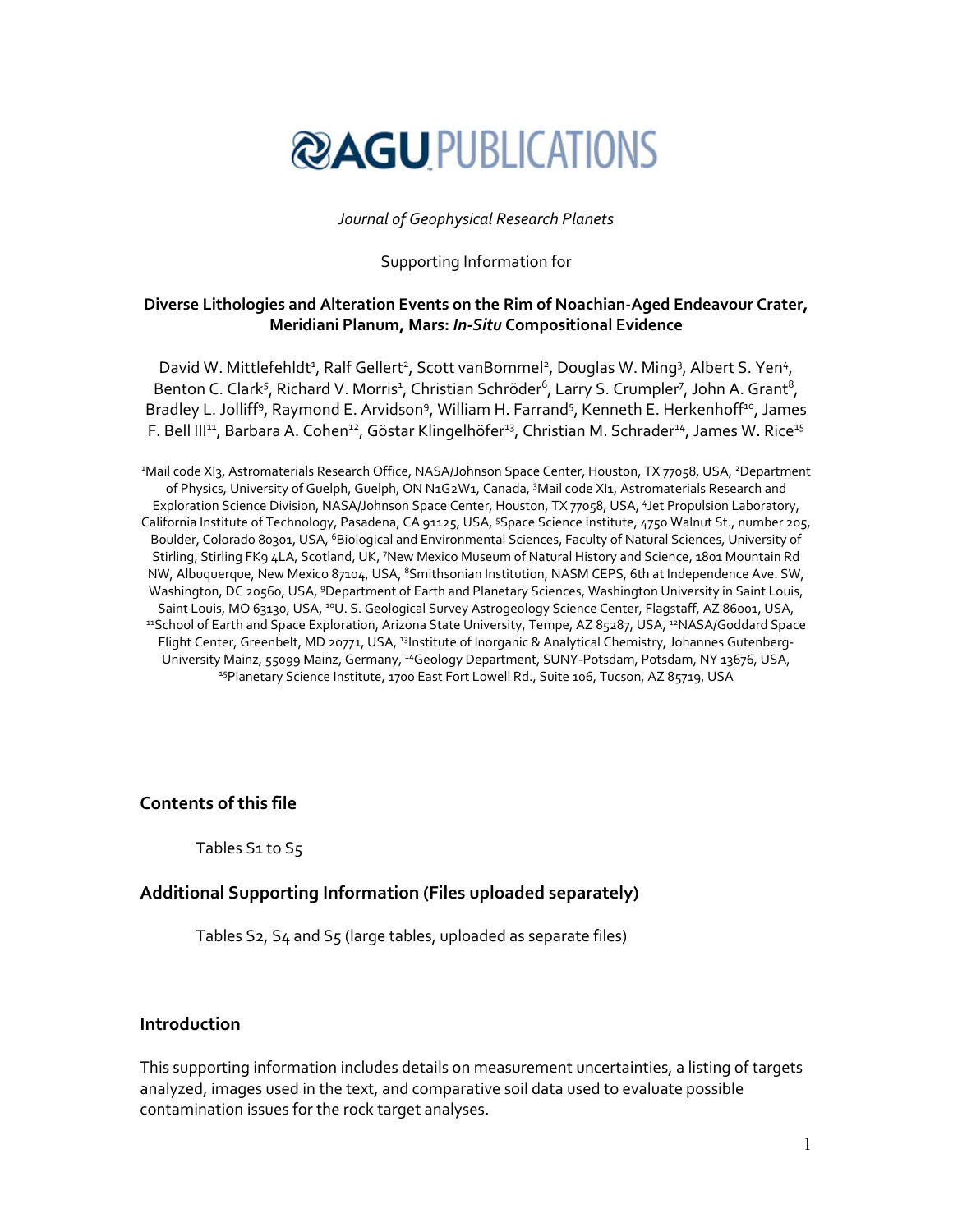|                   | $\mathrm{accuracy}^1$ | precision <sup>2</sup> |  |
|-------------------|-----------------------|------------------------|--|
|                   | $\%$                  | $\frac{0}{0}$          |  |
| Na <sub>2</sub> O | 11                    | 5.6                    |  |
| MgO               | 14                    | 1.1                    |  |
| $Al_2O_3$         | 7                     | 1.3                    |  |
| SiO <sub>2</sub>  | 3                     | 0.5                    |  |
| $P_2O_5$          | 15                    | 4.8                    |  |
| SO <sub>3</sub>   | 15                    | 0.9                    |  |
| Cl                | $30*$                 | 1.5                    |  |
| $K_2O$            | 15                    | 6.1                    |  |
| CaO               | 7                     | 0.5                    |  |
| TiO <sub>2</sub>  | 20                    | 3.6                    |  |
| $Cr_2O_3$         | 19                    | 7.1                    |  |
| MnO               | 8                     | 2.4                    |  |
| FeO               | 7                     | 0.6                    |  |
| Ni                | 16                    | 5.7                    |  |
| Zn                | 16                    | 3.9                    |  |
| Br                | 20*                   | 7.6                    |  |

<sup>1</sup> from Gellert et al. (2006), Table 1.

<sup>2</sup>This work, based on Transvaal target measured on Sol 2787; see text.

\*Larger uncertainty because of inhomogeneous matrix in calibration samples; see Gellert et al. (2006).

**Table S1.** Measurement accuracy and typical precision (1σ).

**Table S2.** APXS targets discussed and their measurement, lithologic and location details (separate file).